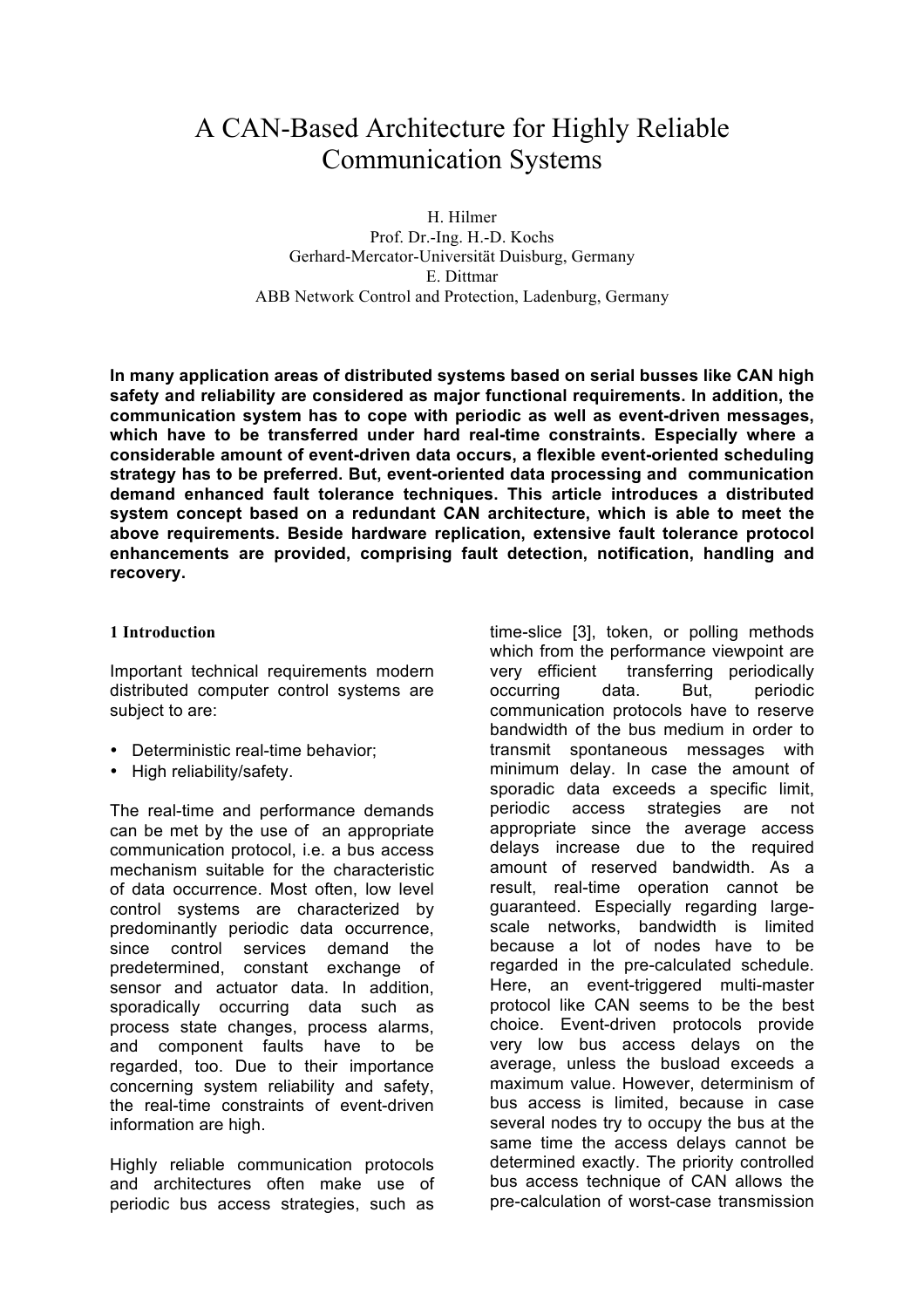times for all messages [4]. Thus, the realtime behavior of CAN is suitable for many applications.

High reliability and safety of communication require comprehensive features concerning fault tolerance, comprising hardware redundancy and software for redundancy management. Since current protocols do not provide sufficient fault tolerance features, protocol and architectural enhancements are necessary. Designing a fault-tolerant system, a basic goal is to avoid the negative influence of many fault tolerance methods on the real-time behavior. Thus, measures have to be developed, ensuring highly reliable communication without restricting system performance.

## **2 Fault Tolerance Issues**

Highly dependable system aspects has gone unnoticed so far in many applications. It can be realized by faulttolerant system design including hardware redundancy and mechanisms to manage fault handling. Fault tolerance means that the functioning of the entire system is to be maintained despite faulty components, i.e. single points of failure must be avoided. Distributed systems deal with the multiplication and distribution of information to locally separated function modules. Multiplication and distribution must take place consistently, i.e. an item of source information must be present at the receivers in an identical state within a specific time. Inconsistencies of the distributed databases caused by faulty components can lead to a severe malfunction of the entire system. In conjunction with consistency, fault tolerance signifies that even when a fault occurs data consistency is to be preserved or restored before the propagation of faults affects the overall system function.

Inconsistencies can be avoided or at least detected through the use of a sufficient protocol strategy. An event-oriented systems, as opposed to periodic protocols, require an acknowledgment mechanism in order to detect a message loss. With respect to the acknowledgment process,

the degree of reliability increases with the number of confirming receivers. The maximum possible reliability of the transmission of data is obtained with the atomic broadcast principle: a message is either correctly received by all of the operationally capable network nodes or it is received by none of them. The CAN transmission strategy provides a very effective atomic broadcast method. Here, in the fault-free case the bandwidth of the communication medium is not loaded by any acknowledgment traffic. Instead, in case of a fault the faulty message is destroyed by the detecting node during the transmission. As a consequence, all nodes discard the faulty message and thus, data consistency is assured. If inconsistencies cannot be avoided it is necessary to detect them with a high probability (high error coverage), and with a minimal delay (low error latency) in order to be able to start fault tolerance measures.

Fault-tolerant system design requires the identification of all potential failure modes and their impact on the system services. Furthermore, a fault model has to be established, describing the faults which are to be covered by the fault tolerance mechanisms. Regarding a communication system based on a serial bus such as CAN, faults can be classified as follows:

- *Global faults* lead to a breakdown of the communication. causes the crash of the overall system function. Sample global faults are:
	- − Short failures of the transmission line,
	- − Open failures of the transmission line (interruption of a bus wire),
	- − Short failures at a bus-side output of a network node,
	- − *Bubbling idiot* failures, i.e. a deadlock of the bus due to a permanently transmitting node.
- *Local faults* are limited to malfunctions of node components, leading to a separation of the erroneous node, but do not influence overall system communication seriously.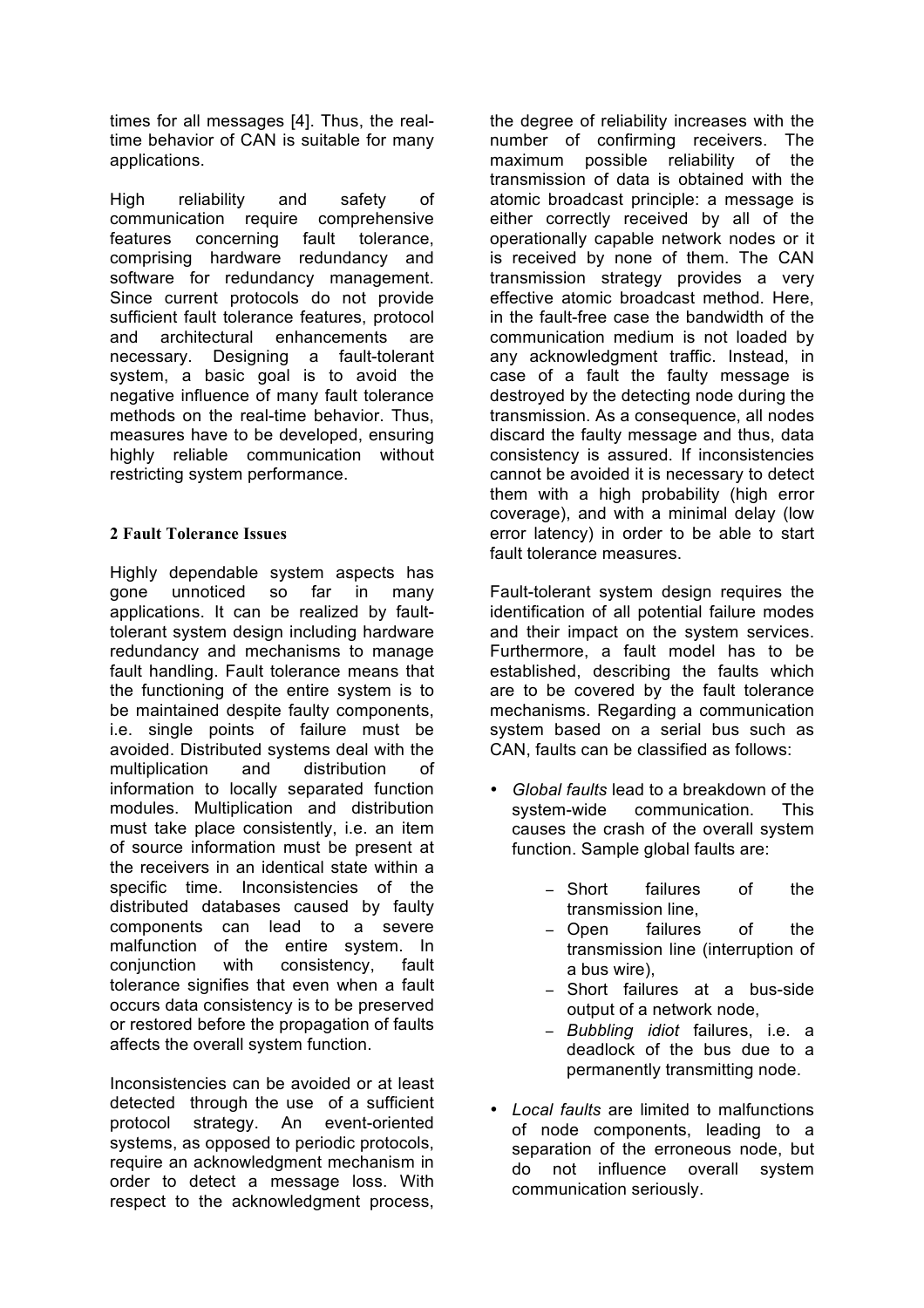Additionally, faults can be classified as temporary and permanent, respectively.

Component faults are to be tolerated through the use of redundancy in order to avoid a single point of failure leading to a breakdown of the entire system. For example, bus redundancy has to be provided for in order to maintain overall communication in spite of a faulty transmission channel. However, redundancy has to be managed in an efficient and suitable way, comprising different stages:

- Fault detection
- Fault separation (to avoid impairment of the system operation by an erroneous component)
- Fault notification (to all of the network nodes)
- Redundancy switch-over (i.e. replacement of an erroneous component by an operational replica)
- Recovery of a consistent system state

The primary goal of fault-tolerant system design is that in case of a fault redundancy handling takes place without any loss, corruption, and duplication of messages. In other words, data consistency has to be maintained even in the case of component faults without exceeding the timing constraints. The consequence is that the delays of all fault management stages have to be bounded and minimized.

Concerning node loss detection, some CAN layer 7 protocols use so-called lifeguarding methods. Life guarding is used to refer to the cyclical transmission of life messages by all of the operational nodes to a master node. If a life message of a node does not occur, that indicates a component fault within that node. Depending on the cycle time of the life messages, an unacceptably long time may pass until the node failure is detected so that a loss of messages occurs leading to inconsistencies. In contrast, time-driven protocols most often use time-out mechanisms to detect a node loss leading to unallowable fault latencies, too. After

the detection of errors all the other network nodes have to be informed within a minimum period of time. Otherwise, lost, corrupted, or duplicated messages cause further inconsistencies demanding comprehensive recovery operations. Thus, rapid error detection and notification mechanisms minimize the design effort for recovery measures and reduce fault tolerance latencies.

Fault tolerance comprises the separation of erroneous components in order to avoid the propagation of the fault to other system components. For example, a node which blockades the communication channel permanently by a short-circuit at a bus-side output has to be disconnected. Concerning distributed systems, the prevention of error propagation is often realized through the use of the fail-silent strategy. A fail-silent node is either operational as intended or do not produce any results at all.

Regarding event-triggered protocols, due to high error detection and notification latencies, the fail-silent strategy is not sufficient. Therefore, an active error mechanism has to be provided for detecting and indicating a component fault with a minimal delay. A fault-active node is able to detect and notify a local fault autonomously.

#### **3 A Fault-Tolerant CAN Architecture**

A standard CAN system is able to tolerate a subset of the mentioned fault modes. For example, CAN ensures the continuation of system operation in case of transient global faults, such as message violation caused by EMI by the use of message repetition, as well as of permanent local fault (e.g. node losses) by switching off the faulty node. In contrast, permanent global faults lead to a system breakdown. These faults can only be tolerated by the use of replicated components. But, the redundant realization of system components, in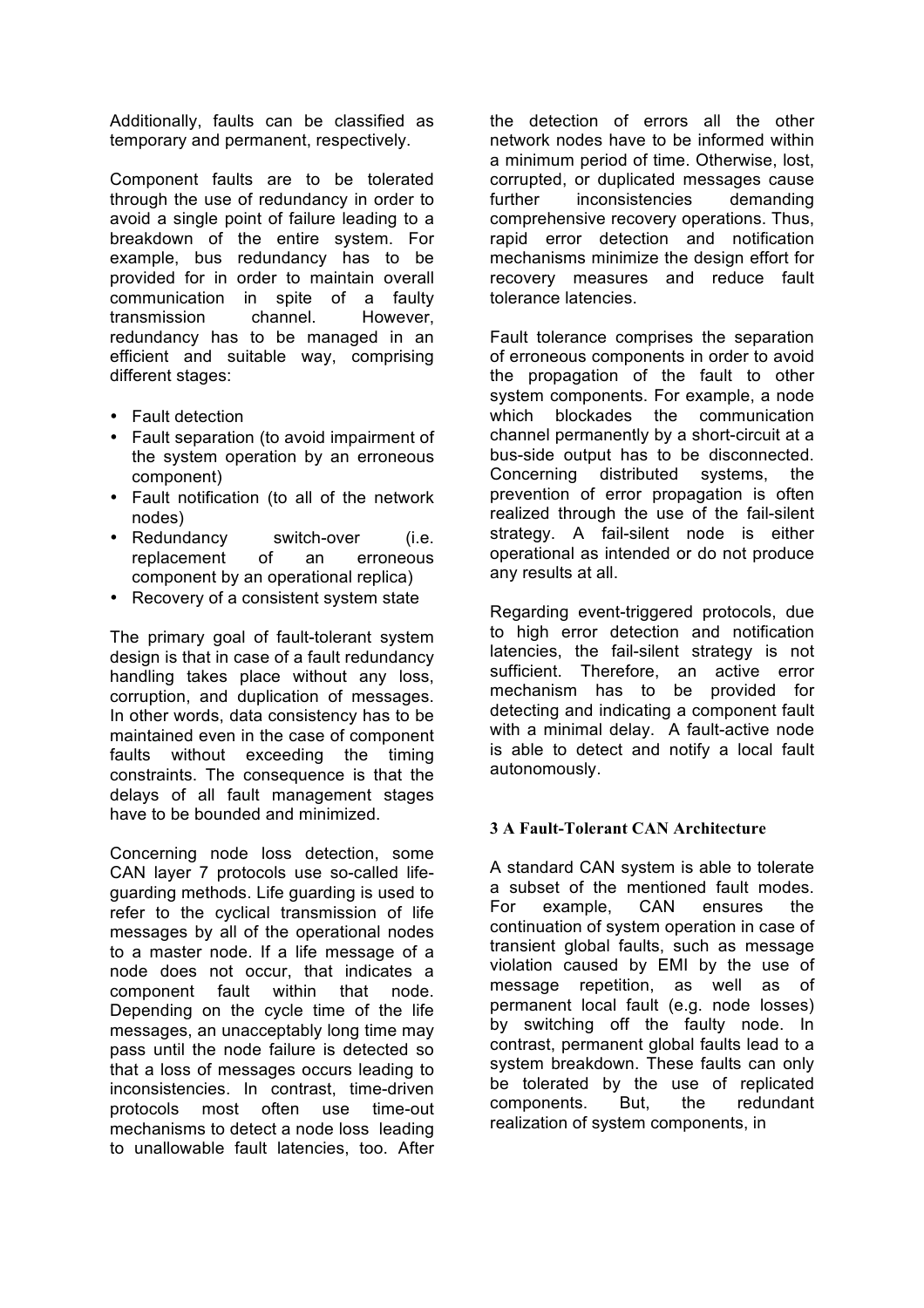|       | fault-free CAN message transmission                                                                  |                 |                                                             |                 |           |  |  |  |  |  |
|-------|------------------------------------------------------------------------------------------------------|-----------------|-------------------------------------------------------------|-----------------|-----------|--|--|--|--|--|
|       | message a                                                                                            |                 |                                                             |                 |           |  |  |  |  |  |
|       | CAN message transmission with repetition                                                             |                 |                                                             |                 |           |  |  |  |  |  |
|       | message a<br>FTCA fault managemant process                                                           |                 | message destruction by error frames caused by temporary EMI | 4444444444444   | message a |  |  |  |  |  |
| bus a | message destruction by error frames caused by a global permanent fault<br>4444444444444<br>message a |                 |                                                             |                 |           |  |  |  |  |  |
|       |                                                                                                      | fault detection | fault notification                                          | bus switch-over |           |  |  |  |  |  |
| bus b |                                                                                                      |                 |                                                             |                 | message a |  |  |  |  |  |

**Figure 1: Atomic Actions in CAN and FTCA** 

particular of the bus line, requires additional mechanisms for fault detection, notification and the consistent changeover to the replicated components in order to avoid the violation of the real-time constraints and of data consistency. CAN does not provide techniques for redundancy management. Moreover, the negative confirmation strategy of CAN data transmission causes high error latencies in case of a node loss: the transmitter of a message does not detect the total outage of a network node but rather assumes that if error frames do not occur all of the receivers have received its message without faults. Thus, additional detection mechanisms have to be designed. Especially the lack of redundancy management of CAN and the lack of an efficient node loss detection gave the motivation for the fault-tolerant CAN architecture (FTCA). Our system concept provides the following features:

• Redundancy of bus line and node links

- Fault tolerance management by an active fault handling strategy (faultactive nodes), providing low fault latencies
- Enhanced fault detection capabilities (high fault detection coverage)

The major objectives and prerequisites of FTCA are:

- to keep the consistency of data in the case of a single fault (including common-mode failures) without violating the timing constraints
	- − minimize fault management latencies
	- − maximize fault coverage
- to satisfy an extensive fault model in order to tolerate all local and global faults;
- to minimize hardware costs (a lot of techniques, such as majority voting based on n-of-m structures are unsuitable from the economic point of view);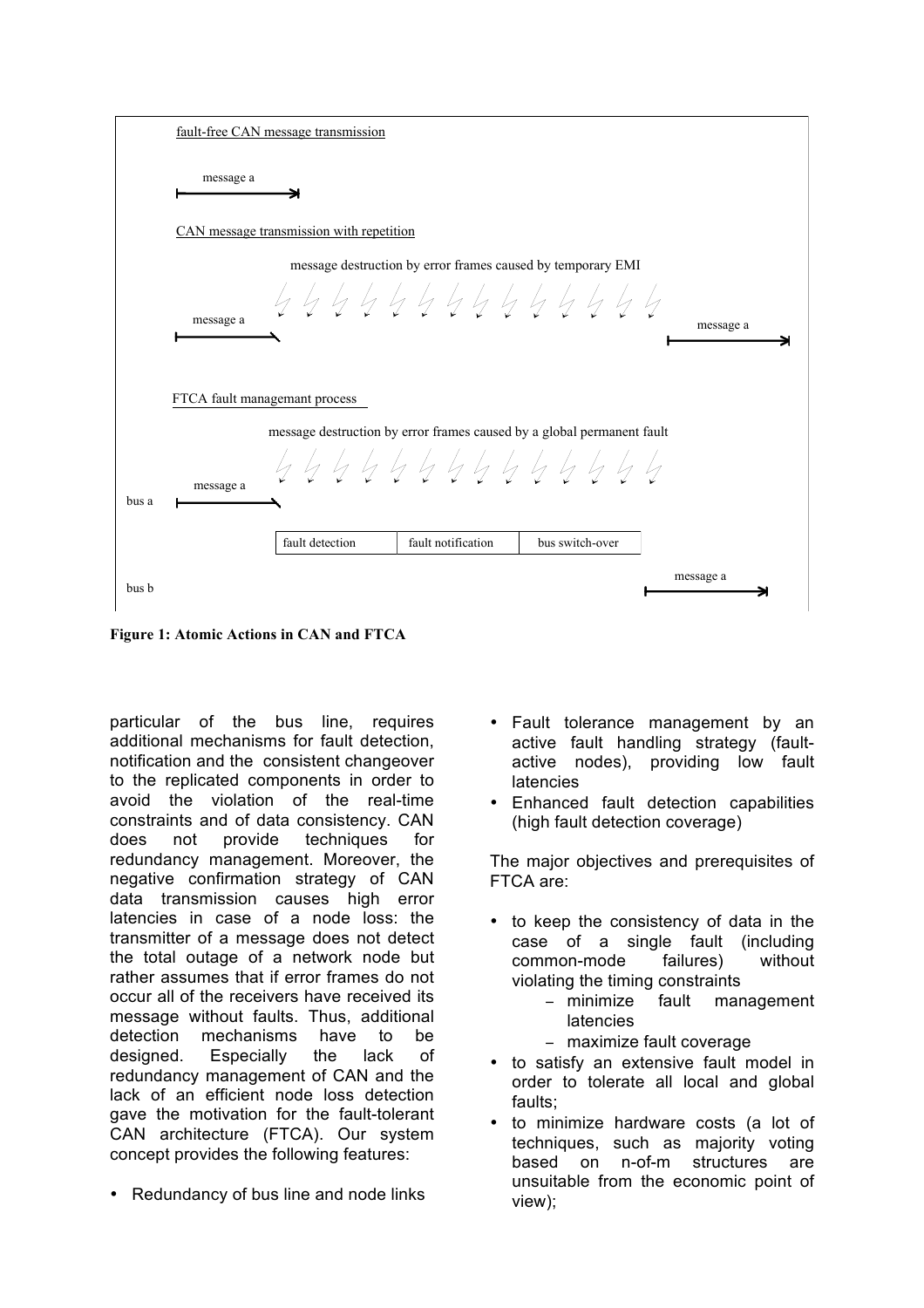- to use off-the-shelf components;
- to minimize software complexity in order to prevent the software enhancements from inducing new fault sources;

In order to meet the consistency and realtime constraints in the case of a component fault, the fault management process has to be integrated into the atomic action strategy of CAN data transmission. That means, the fault management stages in the case of a global fault resulting in a bus switch-over have to be finished until a message loss violates data consistency. Only when all messages transmitted during the fault management process are rejected by the operational nodes, the fault tolerance process can be regarded as an atomic action like a standard CAN transmission (Fig. 1).

#### **3.1 Spacial Redundancy**

As to be seen in the Fig. 2, a distributed communication system using the proposed fault tolerance concept comprises faulttolerant communication nodes. A node provides two fully redundant bus links, each link comprising a micro-controller (MC), a CAN communication controller (CAN), and a transceiver (TC).



**Figure 2: FTCA Communication Node**

## **3.2 Fail-Active Fault Handling**

The fault-active mechanism allows each communication link to be monitored by the other link of its node. For this purpose each micro-controller serves as a watchdog processor for the other link. In addition, in case of a component fault a node is able to become active autonomously, i.e. it informs all network nodes about the fault by transmitting a notification message through the operational link and communication channel. Thus, the second bus system fulfills the function of a watchdog bus. During normal operation the entire process data traffic is executed through one communication channel.

A sample fault reaction process due to the occurrence of a fault of CAN controller a1, takes place as follows: CAN controller a1 disrupts all network traffic on bus 1 by sending error frames until its error counter reaches 128; reaching the error counter value 96 CAN controller a1 transmits an error interrupt to micro-controller a1; micro-controller a1 informs microcontroller a2 of the loss of the CAN controller; micro-controller a2 starts the transmission of an error notification message through bus 2; all of the network nodes receive the error message through the links 2; all nodes switch off bus 1 and continue the transmission of process data through bus 2. The advantage of this method lies in the fact that the fault tolerance process is executed while the faulty CAN controller is in the active error state (error counter 127). This controller therefore continuously destroys the message which is detected as being faulty up to the switch-over process. As a result, no message is lost and no faulty message is processed until the bus switch-over has finished. Regarding redundant systems, message losses may occur because the faulty node is not able to receive any message until it is replaced by its replica component. Lost messages have to be retransmitted through the use of timeconsuming recovery processes. Regarding the proposed concept, in case of a CAN controller fault no message loss occurs. But, specific malfunctions of a microcontroller may cause the loss of messages. This situation can occur, for example, if the fault detection latency is greater than the duration of the transmission of a message. Nevertheless,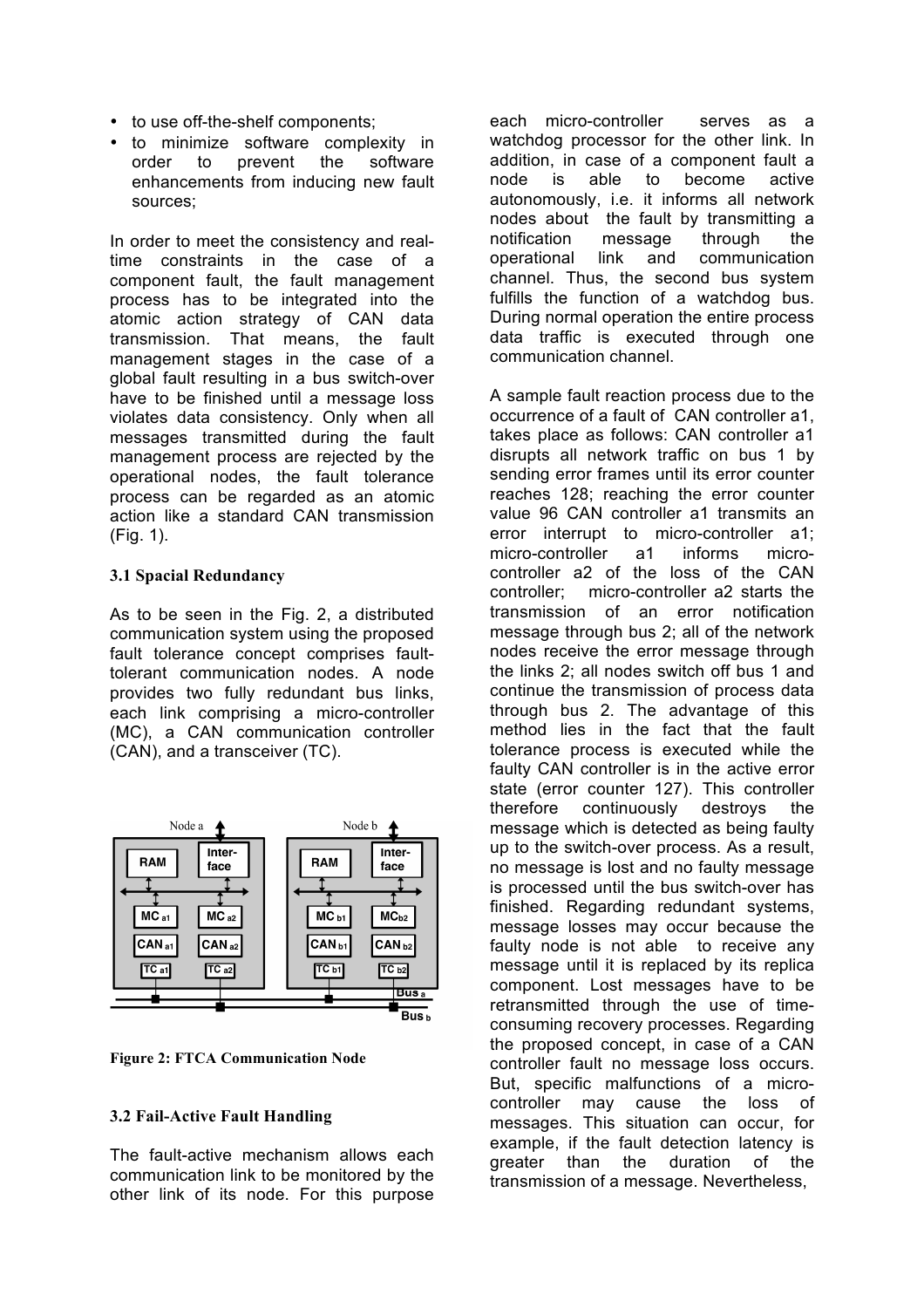|               | <b>Fault Detection</b> |               | <b>Fault Separation Fault Notification</b> | <b>Fault Handling</b> | <b>Fault Recovery</b> |
|---------------|------------------------|---------------|--------------------------------------------|-----------------------|-----------------------|
| <b>CAN</b>    | CRC, form, stuff,      | Error-passive | local fault detection                      |                       | message               |
| $(Layer 1+2)$ | bit, acknowledge       | mode.         |                                            |                       | repetition,           |
|               | error                  | Bus-off mode  |                                            |                       | error counter         |
|               |                        |               |                                            |                       | decrement             |
| <b>FTCA</b>   | Watchdog               | Bus and link  | Watchdog bus                               | bus and link          | message               |
|               | processor,             | switch-off    | notification                               | replica switch-       | repetition            |
|               | enhanced               |               |                                            | over                  |                       |
|               | reception and          |               |                                            |                       |                       |
|               | transmission           |               |                                            |                       |                       |
|               | monitoring             |               |                                            |                       |                       |

**Table 1: CAN and FTCA Fault Tolerance Techniques**

only a few messages are to be retransmitted causing a minimal recovery effort. Thus, the preconditions of maintaining the consistency of data in the case of a fault are fulfilled. Table 1 gives a summary of the fault tolerance techniques of a FTCA system compared to the basic CAN protocol [1] features.

# **3.3 Enhanced Error Detection**

Concerning the micro-controller and the CAN chip, there are a few malfunctions, which can be detected neither by the CAN error detection mechanism nor by watchdog mechanism, especially in an adequate amount of time. Enhancing the monitoring ability of a watchdog-CPU allows both the detection of omission faults of a transmitter and the detection of reception faults immediately. In the following, two methods are introduced improving fault detection capabilities, such that error latencies are reduced and fault coverage is increased.

## **Transmission Monitoring**

The method to be introduced provides the monitoring of each sending process of a bus link by the watchdog-processor of its neighbor link. This takes place as follows: When a node has to transmit a process message, both micro-controllers of this node get informed about this task. While the micro-controller of the process link performs the transmission, the watchdog micro-controller is waiting for a signal of the process micro-controller indicating the successful transmission completion. As a result, in the fault-free case, a watchdogprocessor gets a confirmation of each successful sending process. In case the confirmation does not arrive, a transmission loss, caused by a faulty sending component, is assumed. The watchdog processor may start a fault recovery process by transmitting the lost message through bus a. Thus, fault latency is minimized, such that a message loss is detected and re-transmitted at once.

## **Reception Monitoring**

The total outage of a link component may cause the omission of messages. Message omissions have to be detected in time in order to start the fault tolerance mechanisms immediately. The following method provides a mechanism in which faults can be detected at the point of their occurrence:

- A master node transmits a low priority test message permanently;
- Receiving a test message, the CAN-Controller of each network node sends a reception interrupt to its microcontroller;
- The process micro-controller informs the watchdog-processor of the node about the reception of the test message.

Thus, a watchdog-processor gets reception interrupts periodically; caused either by test or process messages. In case a reception confirmation does not occur, a faulty receiver component is assumed. Now, the watchdog-processor starts the fault tolerance process by transmitting a fault notification message